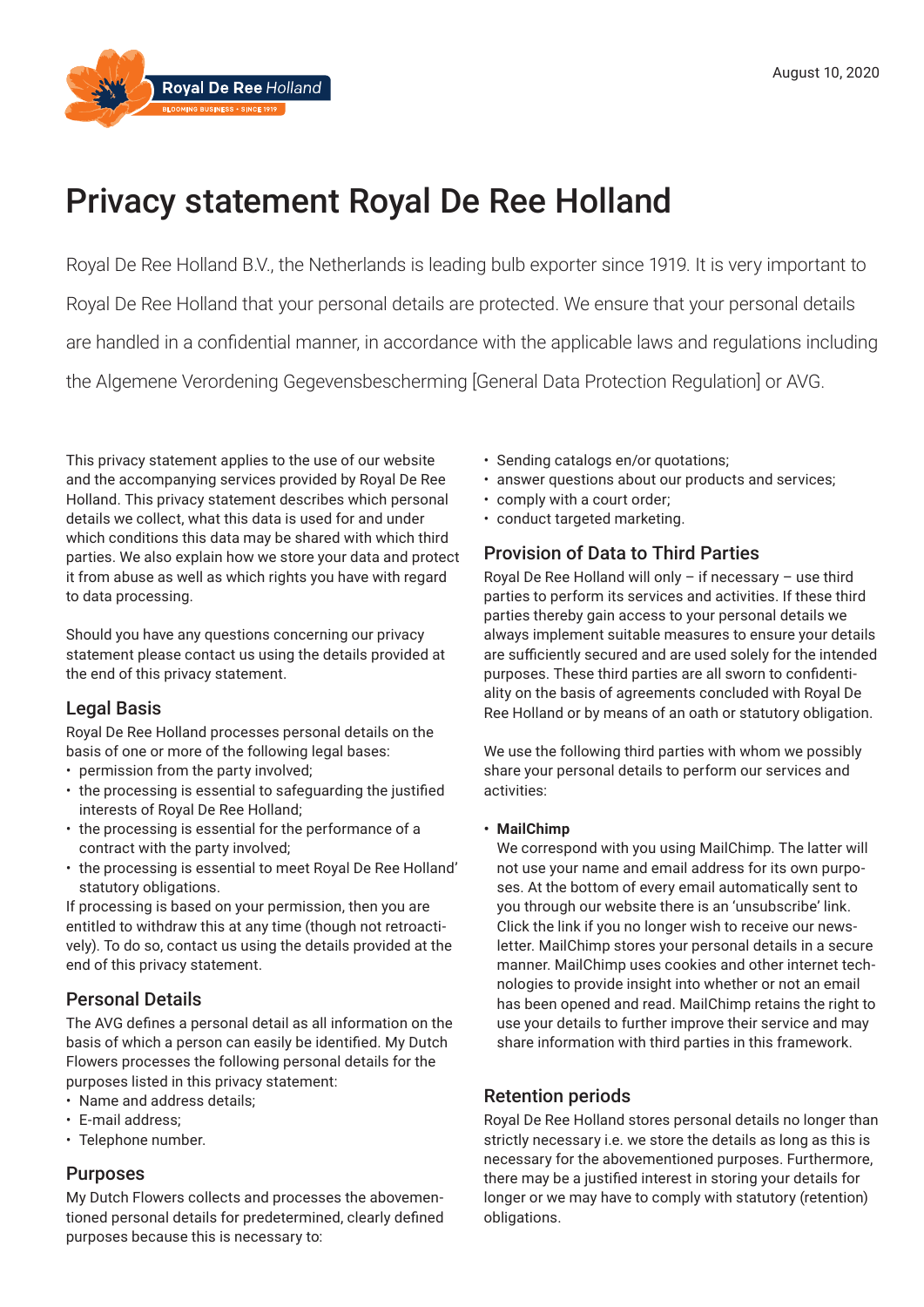

August 10, 2020



# Confidential handling of personal details

Royal De Ree Holland has implemented suitable technical and organisational measures to protect the personal details you have provided from wrongful use.

These measures include:

- Secure network connections (SSL)
- • Compulsory confidentiality for staff and third parties enforced through the signing of a non-disclosure agreement
- Back-ups
- Stringent password policy.

Despite Royal De Ree Holland' far reaching efforts it cannot provide an absolute guarantee for the measures that are intended to protect your personal details. If you get the impression that your details are not properly secured or there are indications that privacy may have been compromised, please contact us using the details provided at the end of this document.

# Third Party Websites

This privacy statement does not apply to third party websites connected to this website by links. Royal De Ree Holland cannot guarantee that these third parties process your personal details in a reliable or safe manner. Royal De Ree Holland therefore recommends reading these websites' privacy and cookie statements before using them.

# Your Rights

On the basis of the applicable Dutch and European legislation you – a stakeholder – have certain rights with regard to personal details processed by or on our behalf. Below we explain which rights this concerns and how you can avail yourself of them. In principle we only send transcripts and copies of your personal details to you at the email address we already have on record for you. In the event you wish to receive the data at another email address or, for instance, by post, you will be asked to provide valid identification. We retain files on completed requests. In the event of a right-to-be-forgotten request we administer the anonymised data. All transcripts and copies of data are provided in a machine readable format as used on our systems.

#### **• Right of inspection**

You have the right to inspect the data we (have) processed pertaining to your person or which could lead back to you. You can make a request to us to this end. You will then receive a response to your request inside 30 days. If your request is approved, we will send you a (copy of an) overview of all the data as well as of the processors of this data, stating the category we have stored this data in, to the email address we have on record for you.

#### **Right to rectification**

You have the right to have the data we (have) processed and that pertains to or could lead back to your person modified. You can make a request to us to this end. You will then receive a response to your request inside 30 days. If your request is approved, we will send a confirmation that the data has been modified to the email address we have on record for you.

#### **• Right to limitation of processing**

You have the right to limit the data we (have) processed that pertains to you or could lead back to you. You can make a request to us to this end. You will then receive a response to your request inside 30 days. If your request is approved, we will send you a confirmation that the data will no longer be processed to the email address we have on record for you, until you lift this limitation.

#### **• Right to transferability**

You have the right to have the data we (have) processed pertaining to or which could lead back to your person carried out by another party. You can make a request to us to this end. You will then receive a response to your request inside 30 days. If your request is approved, we will send you transcripts or copies of all the data we have processed or had processed by other processors or third parties at our request to the email address we have on record for you. In all probability we will no longer be able to continue our services to you because the safe linking of data files can then no longer be guaranteed.

#### **• Right to object and other rights**

You have the right to object to the processing of your personal details by Royal De Ree Holland should this occur. If you object, we will stop processing these details awaiting the handling of your objection. If your objection is justified, we will make transcripts and/or copies of the details we (have) processed available to you, then permanently stop doing so. Moreover, you have the right to not be subjected to automated, individualised decision making or profiling. We do not process your data in such a way that this right applies. If you are of the opinion that this is nevertheless the case, please contact us.

## Complaints

If you have a complaint about the processing of your personal details we will discuss this with you. You also have the right to submit a complaint about the incorrect processing of your personal details to the Autoriteit Persoonsgegevens [Dutch Data Protection Authority] on the basis of privacy legislation. For further information please contact the Autoriteit Persoonsgegevens.